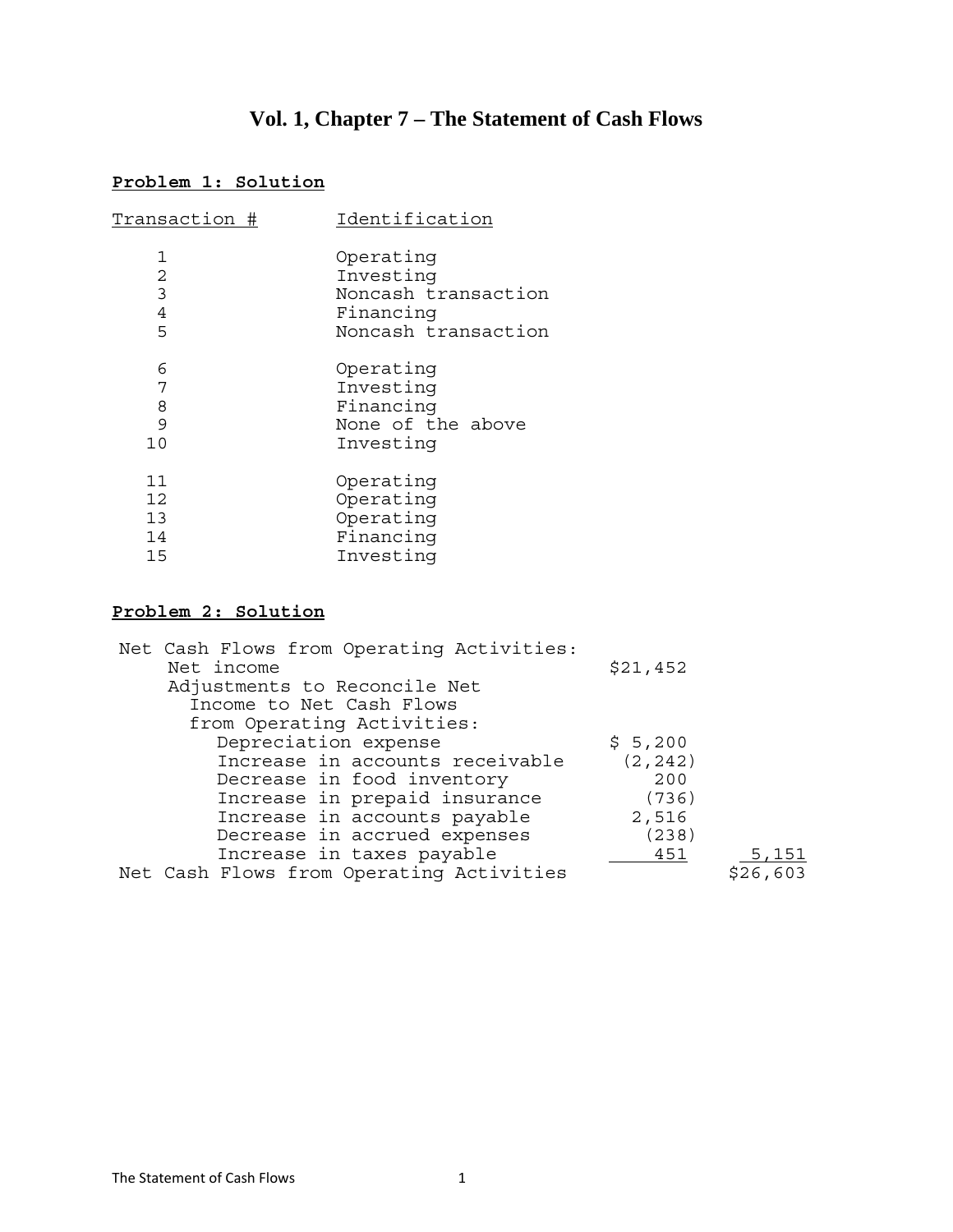### **Problem 3: Solution**

| 1.    | Beginning payroll payable account balance                       | \$6,000             |
|-------|-----------------------------------------------------------------|---------------------|
|       | Payroll expense during 20X2                                     | 805,000             |
|       | Ending payroll payable account balance (8,000)<br>Less:         |                     |
|       | Cash disbursements for payroll during 20X2                      | \$803,000           |
| $2$ . | Insurance expenses for 20X2                                     | \$15,000            |
|       | Prepaid insurance balance at the end of 20X2                    | 5,000               |
|       | Prepaid insurance balance at beg. of 20X2<br>Less:              | (3,000)             |
|       | Insurance premiums paid during 20X2<br>\$17,000                 |                     |
| 3.    | Utility expense during 20X2                                     | \$30,000            |
|       | Accrued utility expense at the beg. of year                     | 3,000               |
|       | Less: Year-end accrual                                          | (4,000)             |
|       | Amount paid to utility company during 20X2                      | <u>\$29,000</u>     |
| 4.    | Ending balance of equipment                                     | \$250,000           |
|       | Less: Beginning balance of equipment account                    | (200, 000)          |
|       | Cost of equipment sold during 20X2<br>Plus:                     | 20,000              |
|       | Cash expenditures for equipment                                 | \$70,000            |
| 5.    | Ending balance of marketable securities                         | \$25,000            |
|       | Less: Beg. balance of marketable securities                     | (20, 000)           |
|       | Plus: Cost of securities sold (and later replaced) 5,000        |                     |
|       | Expenditures for marketable securities                          | <u>\$10,000</u>     |
|       | Problem 4: Solution                                             |                     |
| 1.    |                                                                 |                     |
|       | Cash received from guests<br>Cash sales<br>\$                   | 800,000             |
|       | Collection of receivables:                                      |                     |
|       | \$2,540,000<br>Sales on account                                 |                     |
|       | Less: Increase in receivables<br>(10,000)                       | <u>2,530,000</u>    |
|       | Total                                                           | <u>\$3,330,000</u>  |
| $2$ . | Dividends paid                                                  |                     |
|       | Dividends declared in 20X2 paid in 20X3                         | \$<br>10,000        |
|       | Dividends declared and paid in 20X3:                            |                     |
|       | Dividends declared in 20X3<br>\$120,000                         |                     |
|       | Dividends payable at<br>Less:                                   |                     |
|       | the end of 20X3<br>(15,000)<br>105,000                          |                     |
|       | Total                                                           | \$115,000           |
| 3.    | Cash payments for food purchases                                |                     |
|       | Cost of food used in 20X3<br>\$400,000                          |                     |
|       | Add:<br>Increase in food inventory<br>8,000                     |                     |
|       | Add:<br>Decrease in suppliers payables 5,000                    |                     |
|       | Total                                                           | <u>\$413,000</u>    |
| 4.    | Cash borrowed and recorded as LTD:                              |                     |
|       | Increase in LTD<br>\$500,000                                    |                     |
|       | Add: Conversion of debt to stock 200,000                        |                     |
|       | Add: Reclassif. to current debt<br>50,000                       |                     |
|       |                                                                 |                     |
|       |                                                                 |                     |
|       | Total                                                           | <u>\$750,000</u>    |
| $5$ . | Income taxes paid                                               |                     |
|       | Income tax expense<br>Increase in income taxes payable<br>Less: | \$25,000<br>(1,000) |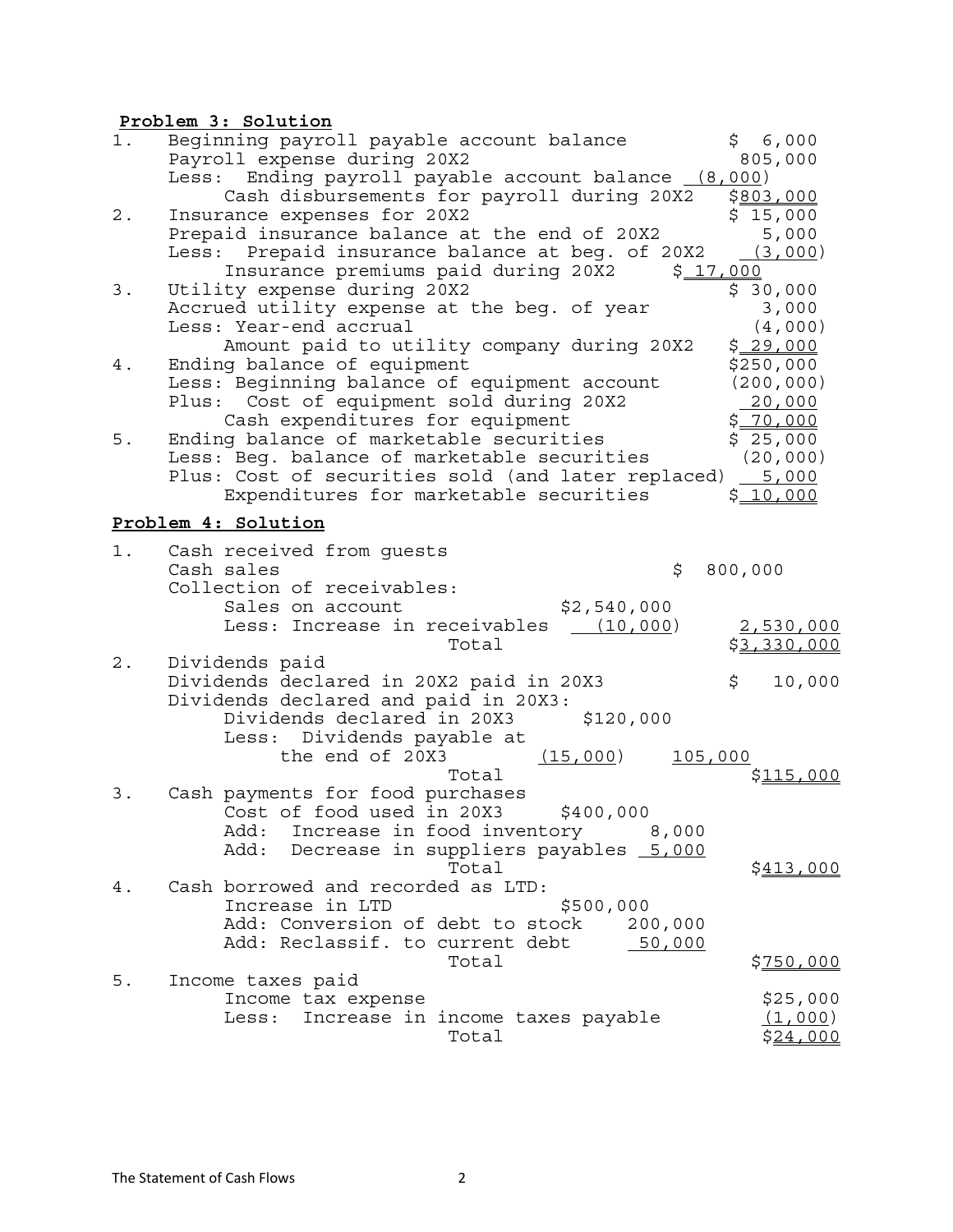#### **Problem 5: Solution**

Net Cash Flows from Operating Activities:  $Net$  income  $$600,400$  (1) Adjustments to Reconcile Net Income to Net Cash Flows from Operating Activities: Depreciation expense  $$75,200$  Decrease in accounts receivable 10,000 Increase in food inventory (5,000) Increase in prepaid expenses (1,000)<br>Increase in accounts payable 8.000 Increase in accounts payable Increase in wages payable 1,500 Decrease in interest payable (1,500) Increase in taxes payable  $\frac{2,100}{5689,700}$  Net Cash Flows from Operating Activities

 (1) Revenues - Expenses = Net Income  $$3,500,800 - $2,900,400 = $600,400$ 

#### **Problem 6: Solution**

- 1. The increase in accounts receivable of \$12,000 is deducted from net income; therefore, cash flow is increased. The decrease in food inventory of \$5,000 is added to net income; therefore, cash flow is increased. Both accounts are shown under the net cash flows from operating activities section.
- 2. \$200,000 was borrowed during 20X4. \$30,000 was paid to retire debt during 20X4. Both the amounts borrowed and paid are shown under the net cash flows from financing activities section.
- 3. The increase in accounts payable of \$20,000 is added to net income; therefore, cash flow is increased. The decrease in wages payable of \$5,000 is deducted from net income; therefore, cash flow is decreased. Both accounts are shown under the net cash flows from operating activities section.
- 4. \$70,000 in dividends were paid during 20X4. The amount is shown under the net cash flows from financing activities section.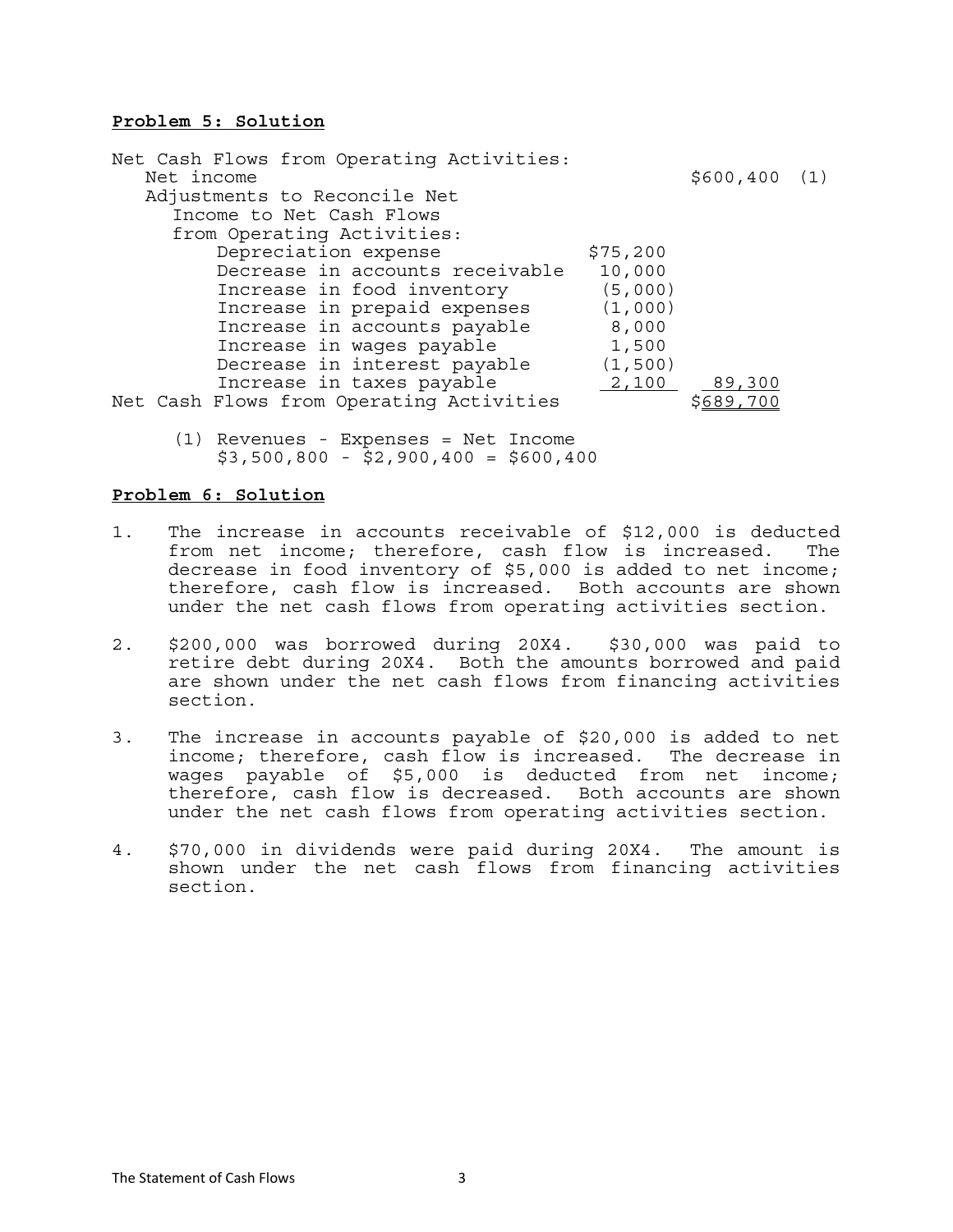#### **Problem 6: Solution** (continued)

5. \$25,000 – \$22,000 = \$3,000  $$5,000 - $3,000 = $2,000$  gain The gain is shown under the net cash flows from operating activities section. The proceeds from the sale are shown under the net cash flows from activities section.  $$690,000 - $25,000 = $665,000$  \$750,000 – \$665,000 = \$85,000 of equipment purchased during 20X4. Equipment purchases are shown under the net cash flows from investing activities section.

#### **Problem 7: Solution**

|     | Net Cash Flows from Financing Activities: |              |     |
|-----|-------------------------------------------|--------------|-----|
|     | Borrowed long-term debt                   | \$10,000,000 |     |
|     | Sold shares of stock                      | 8,500,000    | (1) |
|     | Payment of long-term debt                 | (700, 000)   | (2) |
|     | Payment of cash dividends                 | (2,500,000)  |     |
|     | Net Cash Flows from Financing Activities: | \$15,300,000 |     |
| (1) | $100,000 \times $85 = $8,500,000$         |              |     |
| (2) | $5750$ 000 - 550 000 - 5700 000           |              |     |

 $(2)$  \$750,000 - \$50,000 = \$700,000

#### **Problem 8: Solution**

| Net Cash Flows from Operating Activities: |                  |           |
|-------------------------------------------|------------------|-----------|
| Net income                                |                  | \$258,000 |
| Adjustments to Reconcile Net              |                  |           |
| Income to Net Cash Flows                  |                  |           |
| from Operating Activities:                |                  |           |
| Depreciation expense                      | \$150,000        |           |
| Gain on sale of equipment                 | $(1, 500)$ $(1)$ |           |
| Loss on sale of investments               | 10,000(2)        |           |
| Loss on sale of equipment                 | 2,000(3)         |           |
| Decrease in accounts receivable           | 5,000            |           |
| Increase in food inventory                | (10,000)         |           |
| Increase in prepaid insurance             | (4,000)          |           |
| Increase in accounts payable              | 9,000            |           |
| Increase in accrued payroll               | 3,000            |           |
| Increase in taxes payable                 | 2,000            | \$165,500 |
| Net Cash Flows from Operating Activities  |                  |           |

- (1) \$2,500 \$1,000 = \$1,500
- (2) \$60,000 \$50,000 = \$10,000
	- $(3)$   $$3,000 $1,000 = $2,000$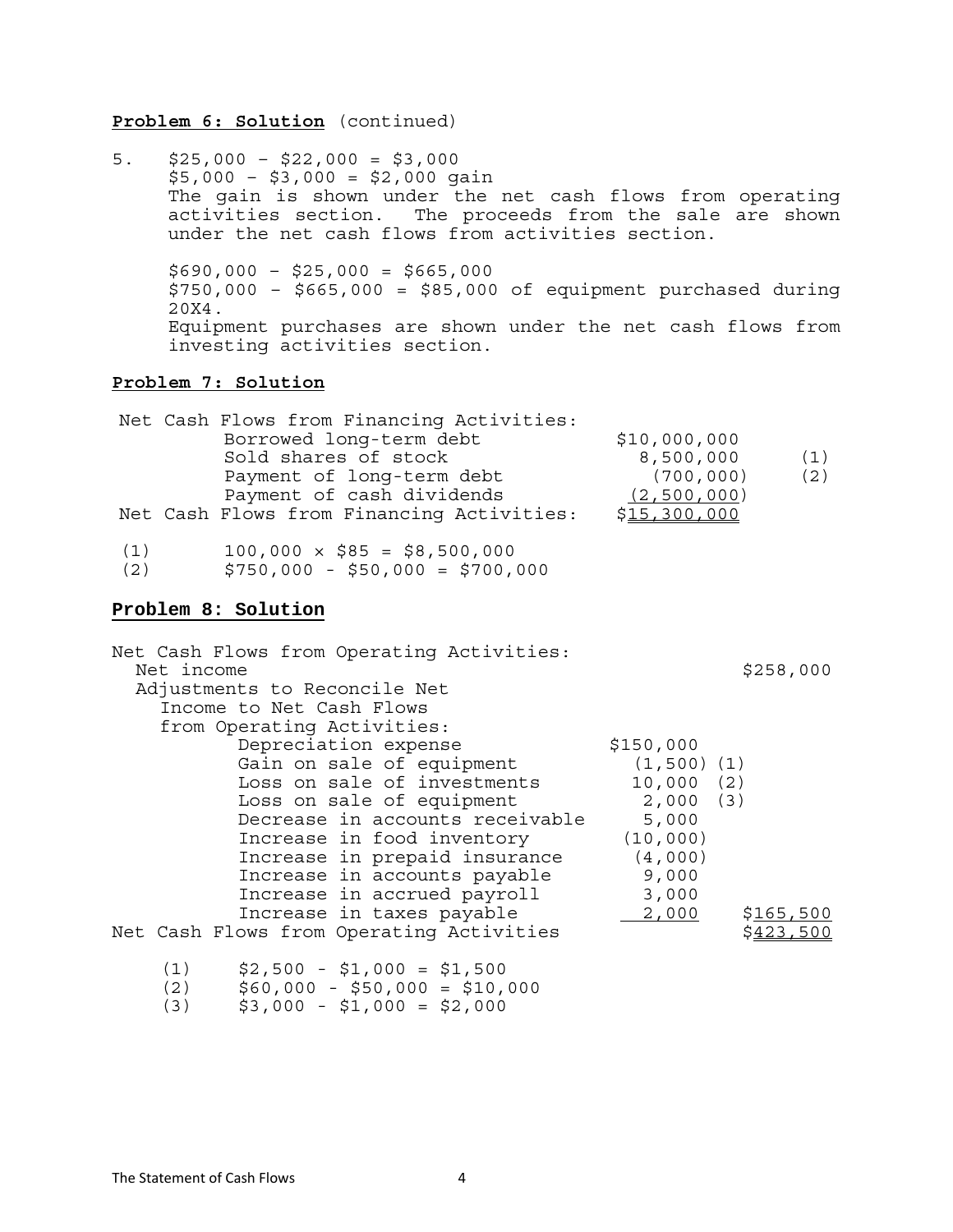#### **Problem 9: Solution**

 Illini Inn Statement of Cash Flows For the Year Ended December 31, 20X2 Cash Flows from Operating Activities: Net income \$100,000 Adjustments to reconcile net income to net cash flows from operating activities: Depreciation \$200,000 Amortization 100,000 Increase in accounts receivable (35,000) Increase in inventory (5,000)<br>Increase in accounts payable 45,000 Increase in accounts payable Increase in accounts payable and the sum of the state of the state of the state of the state of the state of t<br>Net Cash Flows from Operating Activities 410,000 Cash Flows from Investing Activities: Purchases of equipment (300,000) Cash Flows from Financing Activities: Payment of current maturities--LTD \$(50,000)<br>Payment of dividends (50,000) Payment of dividends (100,000) Increase in cash 10,000<br>Cash—beqinning of the year the series of the series of the series of the series of the series of the series of Cash-beginning of the year  $\text{Cash—end of the year}$  40,000 Supplementary Disclosure of Cash Flow Information: Cash paid during the year for: Income taxes  $\zeta = 50,000$ 

**Note:** No detail is provided in regard to interest expense.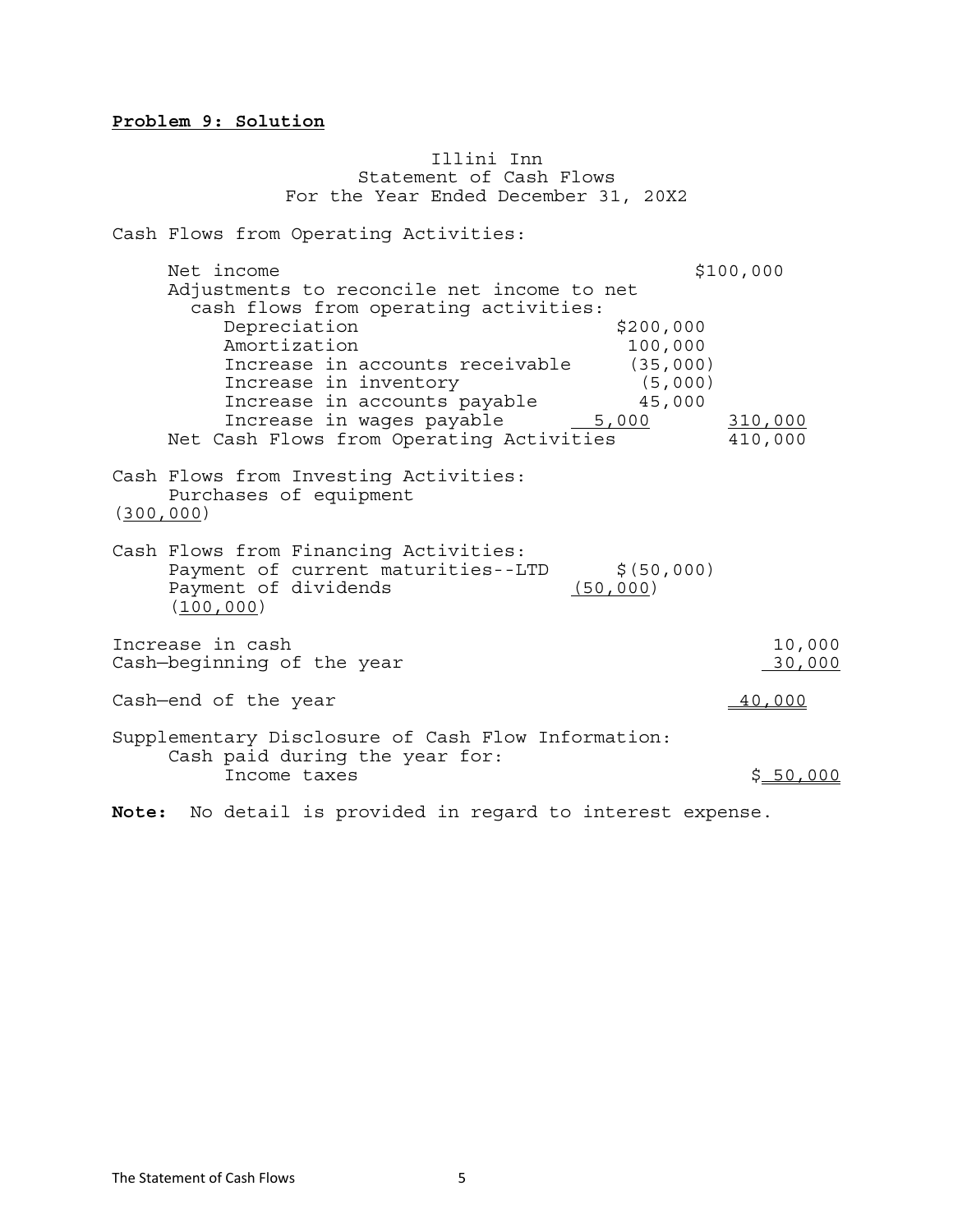# **Problem 10: Solution**

#### CB Café Statement of Cash Flows For the Year Ended December 31, 20X2

| Cash Flow from Operating Activities:<br>Net Income<br>Adjustments to reconcile net<br>income to net cash flows                                                                                                                                                          |                                                           | \$29,000                            |
|-------------------------------------------------------------------------------------------------------------------------------------------------------------------------------------------------------------------------------------------------------------------------|-----------------------------------------------------------|-------------------------------------|
| provided by operating activities:<br>Depreciation Expense<br>Loss on sale of equipment<br>Gain on sale of marketable securities<br>Increase in accounts receivable<br>Decrease in inventory<br>Increase in accounts payable<br>Net Cash Flow from Operating Activities: | \$15,000<br>5,000<br>(2,000)<br>(1,000)<br>1,000<br>1,000 | 19,000<br>\$48,000                  |
| Cash Flow provided by Investing Activities:<br>Proceeds from sale of equipment<br>Proceeds from sale of marketable securities<br>Purchase of marketable securities<br>Purchase of equipment<br>Net Cash Flow from Investing Activities                                  | 5,000<br>12,000<br>(10, 000)<br>(25,000)                  | \$ (18,000)                         |
| Cash Flow provided by Financing Activities:<br>Payment of dividends<br>Borrowing long-term debt<br>Payment of long-term debt<br>Net Cash Flow from Financing Activities                                                                                                 | (30,000)<br>(80, 000)<br>80,000                           | \$(30,000)                          |
| Increase in Cash<br>Cash at the Beginning of 20X2<br>Cash at the End of 20X2                                                                                                                                                                                            |                                                           | \$<br>$-0-$<br>\$15,000<br>\$15,000 |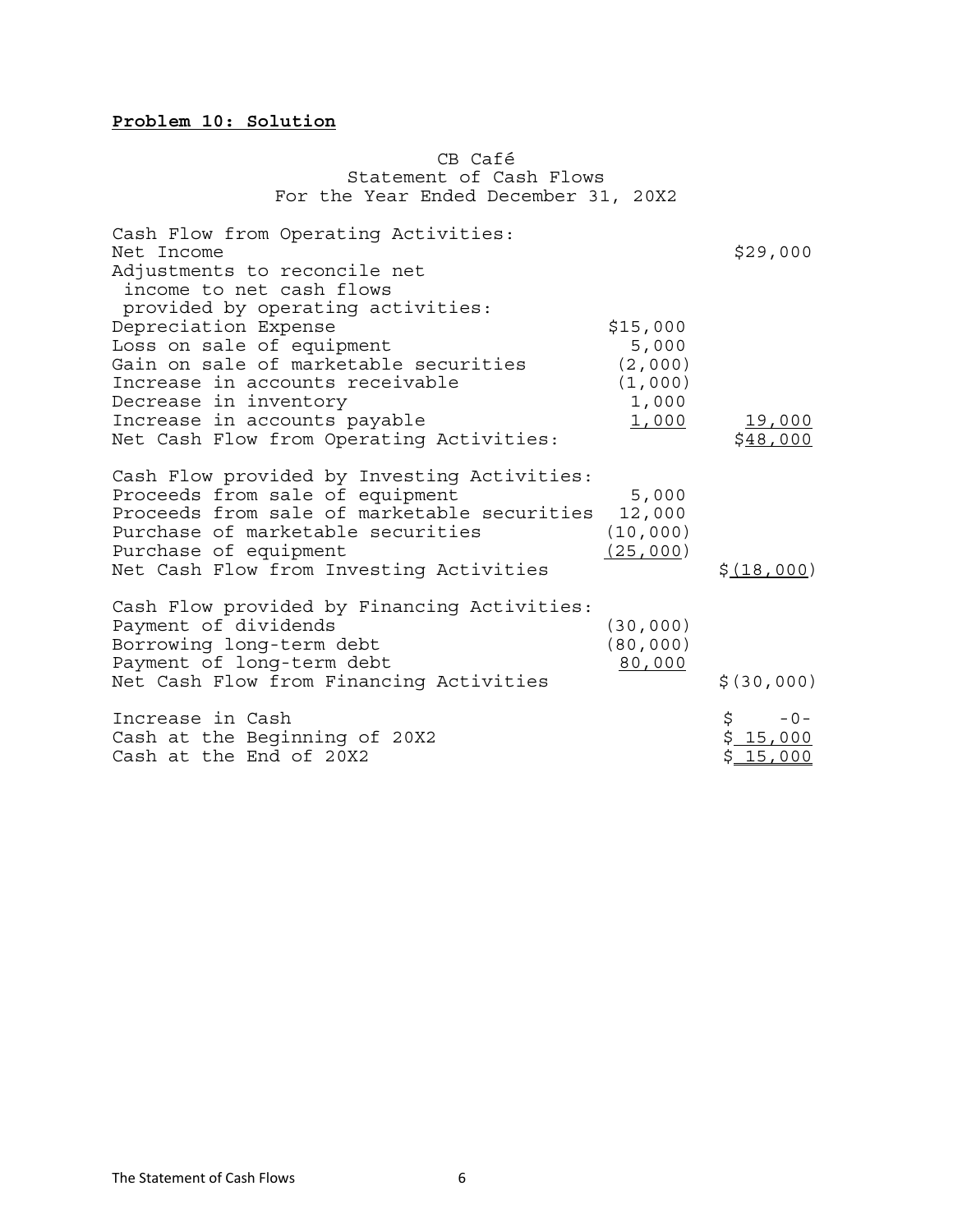# **Problem 11: Solution**

 Molehill Statement of Cash Flows For the year of 20X2

| Cash flows provided by operating activities:                                                                                                                                                                                                                            |                                                                             |
|-------------------------------------------------------------------------------------------------------------------------------------------------------------------------------------------------------------------------------------------------------------------------|-----------------------------------------------------------------------------|
| Net income                                                                                                                                                                                                                                                              | $$17,000*$                                                                  |
| Adjustments to reconcile net income to<br>operating cash flows:<br>Depreciation expense during 20X2<br>Gain from sale of investment<br>Gain from sale of equipment<br>Decrease in accounts receivable<br>Increase in accounts payable<br>Net cash flows from operations | \$59,000<br>(2,000)<br>(5,000)<br>4,000<br>3,000<br><u>59,000</u><br>76,000 |
| Cash flows used in investing activities:<br>Proceeds from sale of investment<br>Purchase of investments<br>Proceeds from sale of equipment<br>Purchase of equipment<br>Net cash flows from investing activities (143,000)                                               | 12,000<br>(20, 000)<br>5,000<br>(140, 000)                                  |
| Cash flows provided by financing activities:<br>Payment of mortgage payable<br>Borrowing--mortgage payable<br>Sale of common stock<br>Payment of dividends<br>Net cash flows from financing activities                                                                  | (5,000)<br>57,000<br>20,000<br>(7,000)<br>65,000                            |
| Decrease in cash during the year<br>Cash at the beginning of the year                                                                                                                                                                                                   | (2,000)<br>10,000                                                           |
| Cash--end of year                                                                                                                                                                                                                                                       | \$8,000                                                                     |
| *Determination of net income:                                                                                                                                                                                                                                           |                                                                             |
| Income before gain of sale of equipment<br>Gain on sale of equipment<br>Less: income taxes<br>Net income                                                                                                                                                                | \$15,000<br>5,000<br>(3,000)<br><u>\$17,000</u>                             |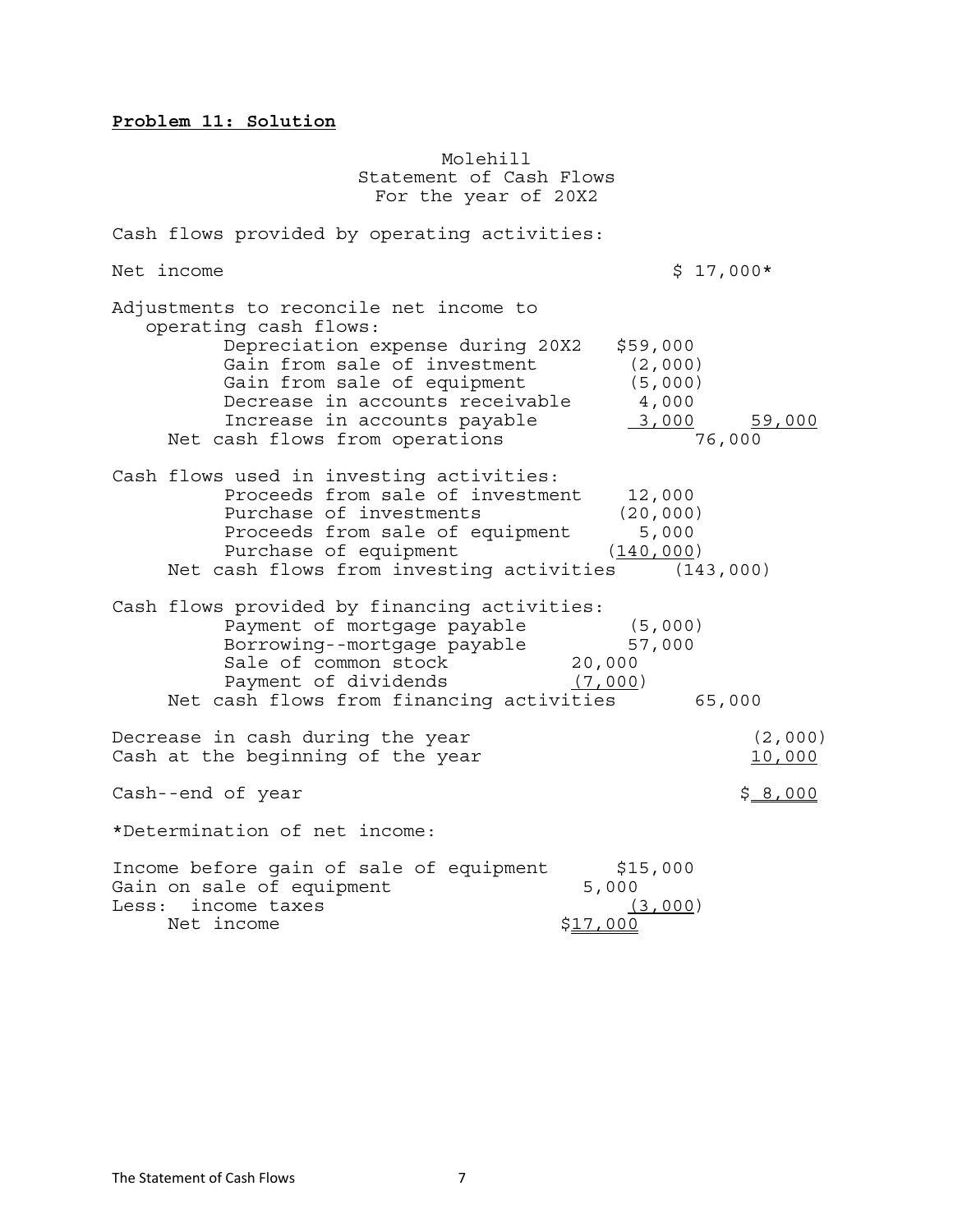#### **Problem 12: Solution**

 The Freida Statement of Cash Flows For the Year Ended December 31, 20X2 Cash Flows from Operating Activities: Net Income  $\zeta$  14,000 Adjustments to reconcile net income to net cash flows from operating activities: Depreciation expense \$30,000 Loss on sale of equipment 2,000 Gain on sale of investments (3,000) Gain on sale of investments (3,000)<br>Decrease in accounts receivable 1,000<br>Increase in accounts payable <u>3,000</u> Increase in accounts payable 19,000 33,000<br>Net Cash Flows from Operating Activities 47,000 Cash Flows from Investing Activities: Proceeds from sale of equipment \$ 8,000 Proceeds from sale of investments 8,000 Purchase of equipment (145,000) Net Cash Flows from Investing Activities (129,000) Cash Flows from Financing Activities: Dividends paid  $\zeta(7,000)$ Payment of mortgage payable (5,000)<br>Proceeds--notes payable (40,000 Proceeds--notes payable 40,000 Proceeds--sale of common stock 50,000 Net Cash Flows from Financing Activities 78,000 Decrease in cash during 20X2 (4,000) Cash--beginning of 20X2 10,000 Cash--end of 20X2  $\zeta = \zeta_0 \zeta_1 + \zeta_2 \zeta_3$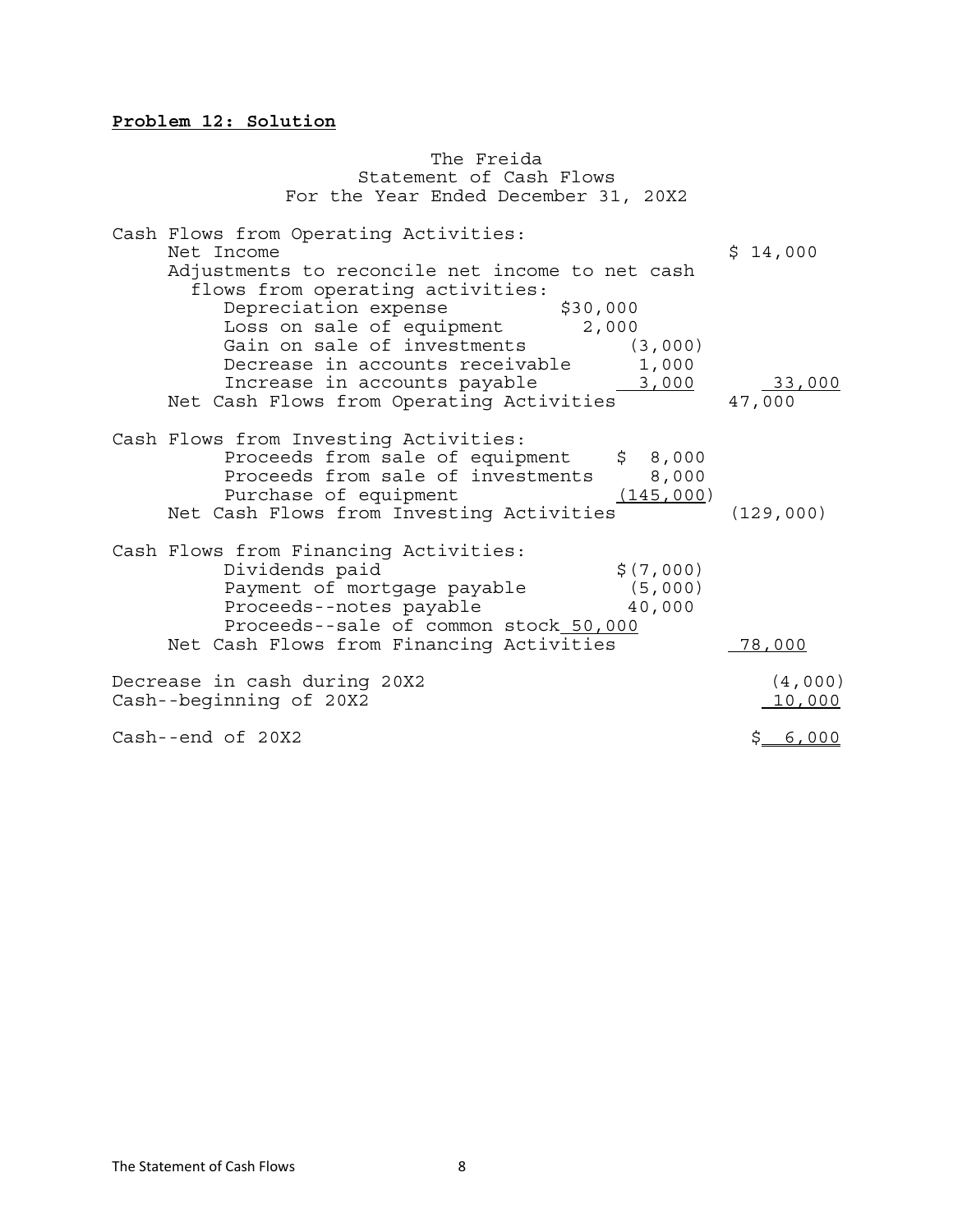#### **Problem 13: Solution**

 Spartan Inn Statement of Cash Flows For the Year Ended December 31, 20X2 Cash Flows from Operating Activities: Net income \$290,000 Adjustments to reconcile net income to net cash flows from operating activities: Depreciation  $\frac{1}{2}$  400,000<br>Gain on sale of investments (300,000) Gain on sale of investments Decrease in accounts receivable 5,000 Increase in inventory (5,000)<br>Increase in accounts payable 10,000110,000 Net Cash Flows from Operating Activities 10,000110,000 Cash Flows from Investing Activities: Purchase of building (1,000,000)<br>Purchase of equipment (100 Purchase of equipment (100,000) Proceeds from sale of investments 340,000 Net Cash Flows from Investing Activities (760,000) Cash Flows from Financing Activities: Payment of LTD (100,000) Borrowed--LTD 500,000<br>Dividends paid 600,000 (30,000) Dividends paid Net Cash Flows from Financing Activities 370,000 Increase in cash during 20X2 10,000 Cash at the beginning of 20X2 30,000 Cash at the end of  $20X2$   $$40,000$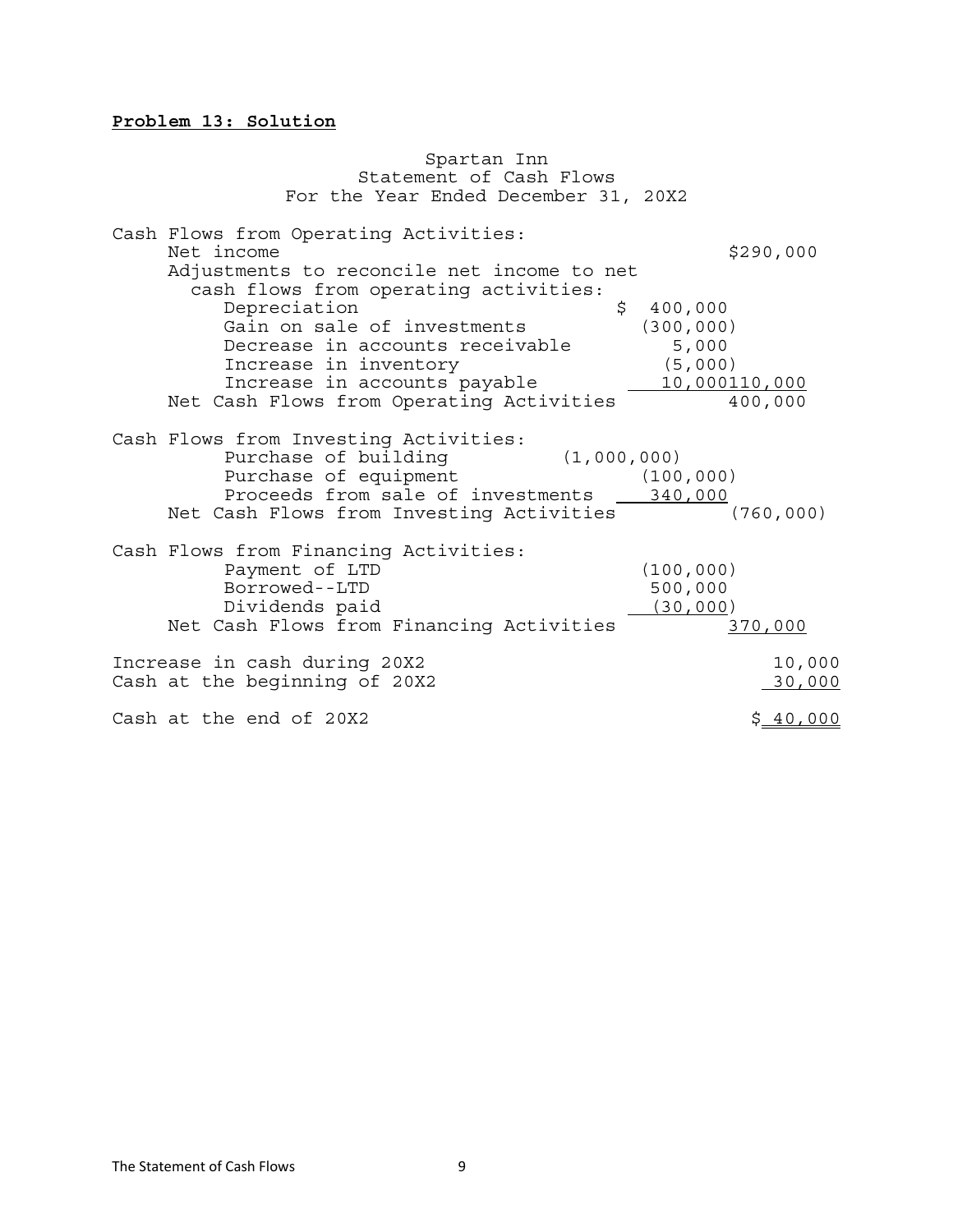# **Problem 14: Solution**

|                            | Spartan Inn                                                                                                                                                                                 |                                                                   |                          |
|----------------------------|---------------------------------------------------------------------------------------------------------------------------------------------------------------------------------------------|-------------------------------------------------------------------|--------------------------|
|                            | Statement of Cash Flows                                                                                                                                                                     |                                                                   |                          |
|                            | For the year ended December 31, 20X2                                                                                                                                                        |                                                                   |                          |
|                            | Cash flows from operating activities:<br>Cash receipts from sales<br>Cash disbursements for:<br>Inventory<br>Labor expenses                                                                 | (51,005,000)<br>(2,000,000)                                       | \$6,005,000              |
|                            | Interest expense<br>Income taxes<br>Other cash expenses<br>Net cash flows from operating activities                                                                                         | (450, 000)<br>(110, 000)<br>(2,040,000)                           | (5, 605, 000)<br>400,000 |
|                            | Cash flows from investing activities:<br>Purchase of building (1,000,000)<br>Purchase of equipment<br>Proceeds from sale of investments 340,000<br>Net cash flows from investing activities | (100, 000)                                                        | (760, 000)               |
|                            | Cash flows from financing activities:<br>Payment of LTD<br>Borrowed--LTD<br>Dividends paid<br>Net cash flows from financing activities                                                      | (100, 000)<br>500,000<br>(30, 000)                                | 370,000                  |
|                            | Increase in cash during 20X2<br>Cash at the beginning of 20X2                                                                                                                               |                                                                   | 10,000<br>30,000         |
|                            | Cash at the end of 20X2                                                                                                                                                                     |                                                                   | <u>\$40,000</u>          |
|                            | Reconciliation of net income and operating cash flows:                                                                                                                                      |                                                                   |                          |
| Net income<br>Adjustments: | \$400,000<br>Depreciation<br>Gain on sale of investments (300,000)<br>Decrease in accounts receivable<br>Increase in inventory<br>Increase in accounts payable                              | \$290,000<br>5,000<br>(5,000)<br><u> 10,000</u><br><u>110,000</u> |                          |
|                            | Operating cash flows                                                                                                                                                                        | \$400,000                                                         |                          |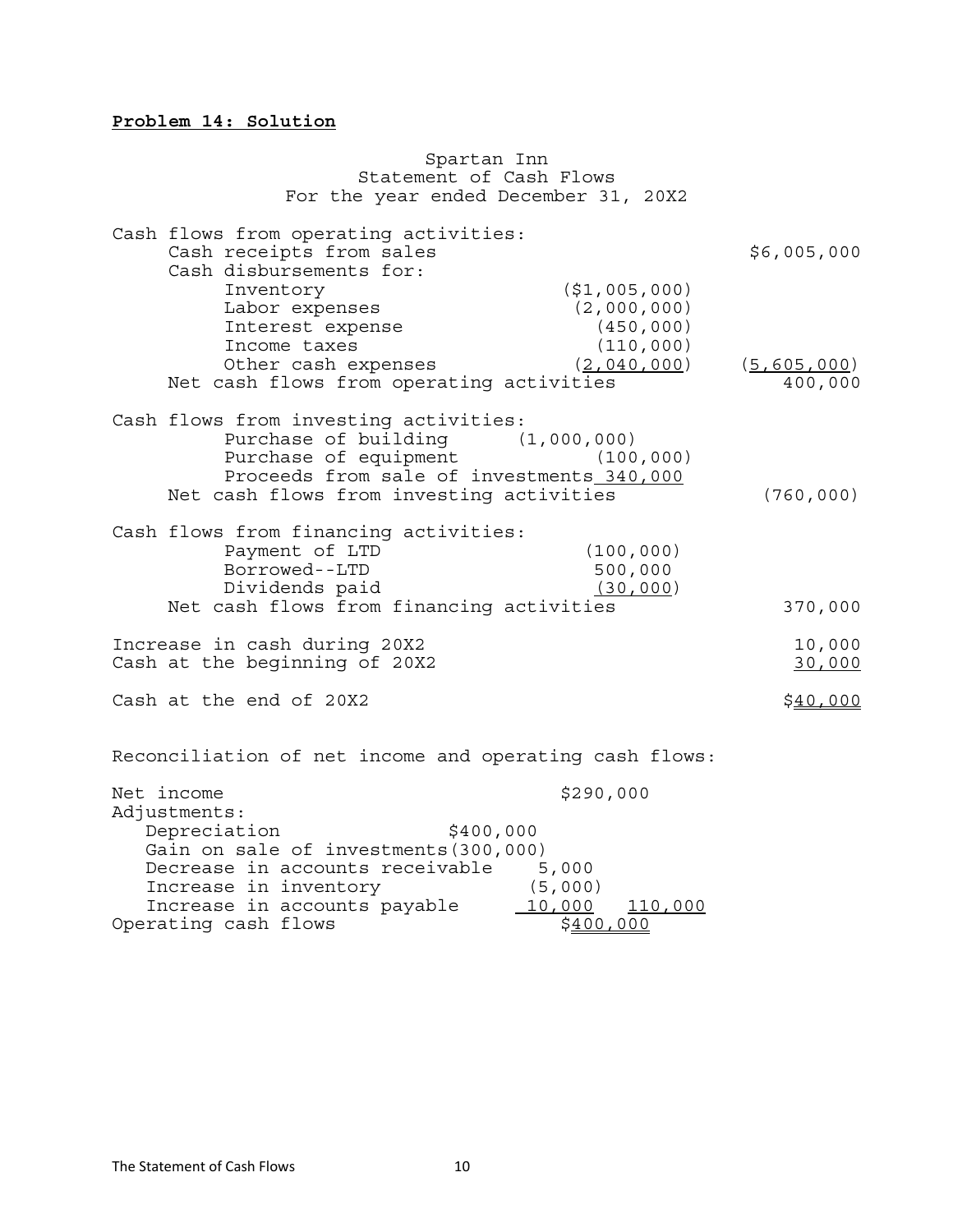# **Problem 15: Solution**

| 1.    | $$5,000 - $20,000 + $33,000 = $18,000$                                   | \$33,000   |
|-------|--------------------------------------------------------------------------|------------|
| 2.    | $$53,500 - 33,000 + $57,000 = $77,500$                                   | \$57,000   |
| 3.    | $$20,000 - $5,000 + $49,000 = $64,000$                                   | \$49,000   |
| 4.    | $$200,000 - $8,000 + $133,000 = $325,000$                                | \$133,000  |
| 5.    | $$95,000 - $15,000 + $30,000 = $110,000$                                 | \$30,000   |
|       | Problem 16: Solution                                                     |            |
| $1$ . | Dividends Declared 20X2<br>$$5,000 - $30,000 + $35000 = $10,000$         | \$35,000   |
| $2$ . | Note Payable 20X2                                                        | \$10,000   |
| 3.    | Change in inventory's impact on cash                                     | \$5,000    |
| 4.    | Change in $A/P$ 's impact on cash                                        | \$ (8,000) |
| 5.    | Net Income for 20X2<br>$$30,000 + $35,000 = $65,000$                     | \$65,000   |
| 6.    | Investments Purchased<br>$$110,000 - $10,000 + $5,000 = $105,000$        | \$5,000    |
| 7.    | Depreciation Expense for 20X2<br>$$20,000 - $17,000 + $47,000 = $50,000$ | \$47,000   |
| 8.    | Working Capital Beginning 20X2<br>$$55,000 - $33,000 = $22,000$          | \$22,000   |
| 9.    | Cash from sale of marketable securities                                  | \$7,000    |
| 10.   | Treasury Stock sold during 20X2<br>but \$10,000 was purchased            | $5 - 0 -$  |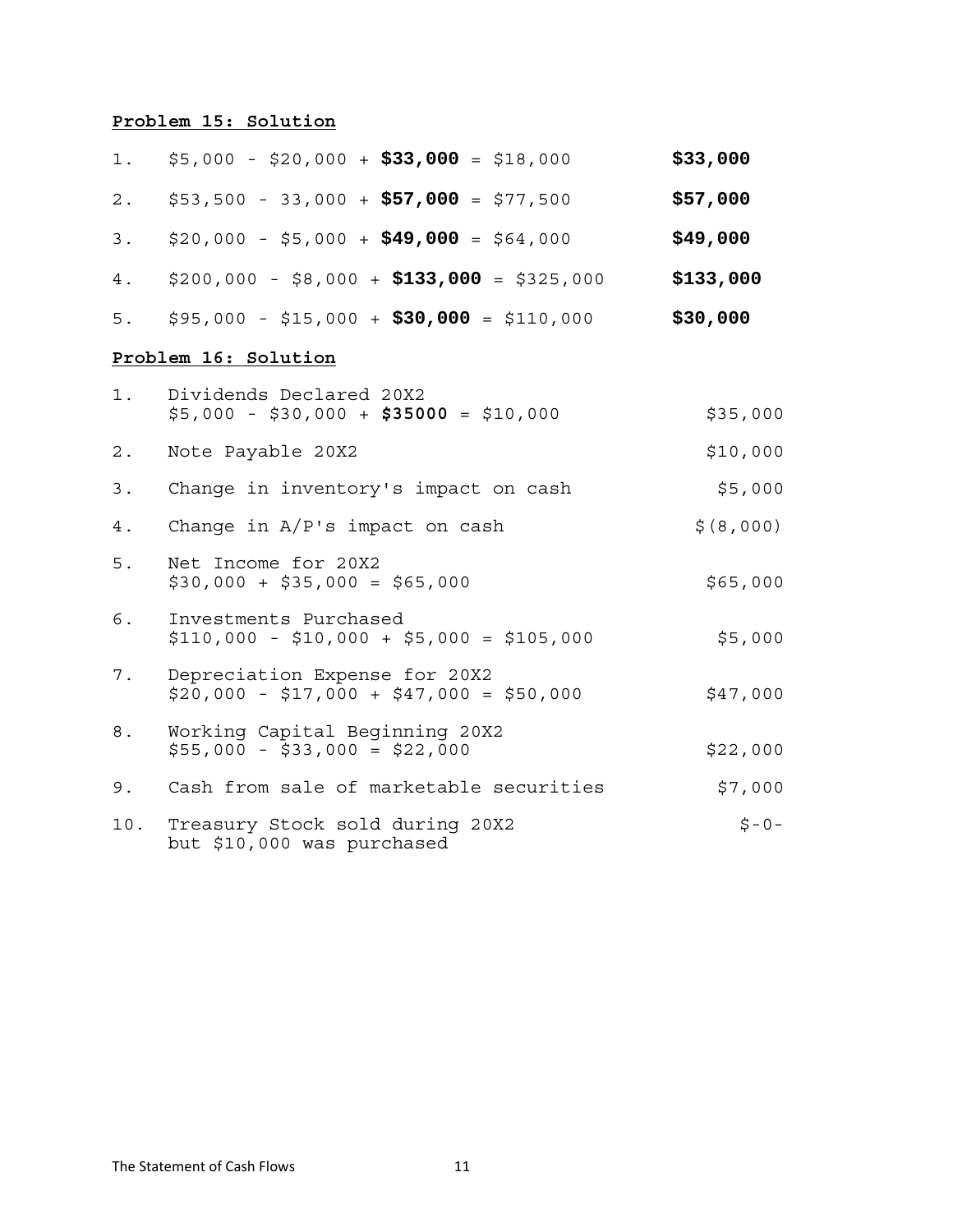# **Problem 17: Solution**

Rosa's Cafe Statement of Cash Flows 20X2

| Cash Flow Provided by Operating Activities:<br>Net Income<br>Adjustments to Reconcile Net Income to<br>Net Cash Flows Provided by Operating<br>Activities:                                                                                                                                                  |                                                                      | \$29,000  |
|-------------------------------------------------------------------------------------------------------------------------------------------------------------------------------------------------------------------------------------------------------------------------------------------------------------|----------------------------------------------------------------------|-----------|
| Depreciation Expense<br>Gain on Sale of Equipment<br>Loss on Sale of Investments<br>Gain on Sale of Marketable Securities<br>Increase in Accounts Receivable<br>Decrease in Inventory<br>Increase in Accounts Payable                                                                                       | \$15,000<br>(5,000)<br>5,000<br>(5,000)<br>(1,000)<br>1,000<br>1,000 | 11,000    |
| Net Cash Flows from Operating Activities:                                                                                                                                                                                                                                                                   |                                                                      | 40,000    |
| Cash Flow Provided by Investing Activities:<br>Proceeds from Sale of Equipment<br>Proceeds from Sale of Investments<br>Proceeds from Sale of Marketable<br>Securities<br>Purchase of Investments<br>Purchase of Marketable Securities<br>Purchase of Equipment<br>Net Cash Flows from Investing Activities: | 15,000<br>10,000<br>10,000<br>(15,000)<br>(5,000)<br>(5,000)         | 10,000    |
| Cash Flow Provided by Financing Activities:<br>Payment of Dividends<br>Borrowing Long-Term Debt<br>Purchase of Common Stock<br>Payment of Long-Term Debt                                                                                                                                                    | (30, 000)<br>20,000<br>(20, 000)<br>(20, 000)                        | (50, 000) |
| Increase in Cash                                                                                                                                                                                                                                                                                            |                                                                      | – ೧ –     |
| Cash at the Beginning of 20X2                                                                                                                                                                                                                                                                               |                                                                      | 15,000    |
| Cash at the End of 20X2                                                                                                                                                                                                                                                                                     |                                                                      | \$15,000  |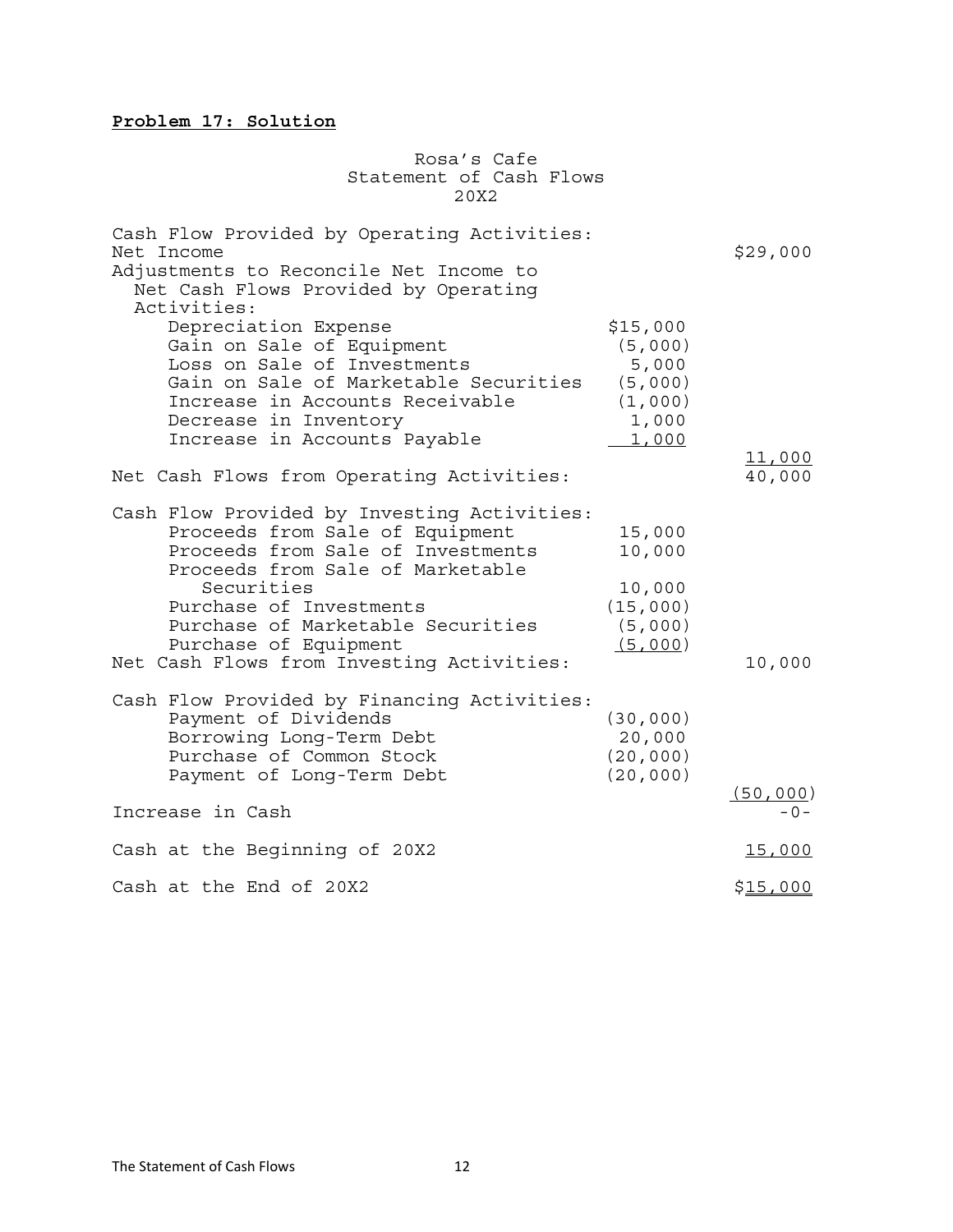## **Problem 18: Solution**

| 1.    | $$5,000 - $10,000 + $15,000 = $10,000$           | \$15,000 |
|-------|--------------------------------------------------|----------|
| $2$ . | \$10,000                                         |          |
| 3.    | +\$5,000                                         |          |
| $4$ . | -\$8,000                                         |          |
| 5.    | \$40,000 - \$15,000 + <b>\$45,000</b> = \$70,000 | \$45,000 |
| 6.    | $$10,000 - $10,000 + $5,000 = $5,000$            | \$5,000  |
| 7.    | \$20,000 - \$17,000 + <b>\$47,000</b> = \$50,000 | \$47,000 |

# **Problem 19: Solution**

Nathan's Motel Balance Sheet December 31, 20X2

| Assets:<br>Cash<br>Equipment<br>Accumulated depreciation: equip.<br>Investments<br>Total | \$18,500<br>231,500<br>(10,000)<br>24,000<br>\$264,000 |
|------------------------------------------------------------------------------------------|--------------------------------------------------------|
| Liabilities and Owner's Equity:<br>Long-term notes<br>E. Nathan, Capital<br>Total        | \$122,000<br>142,000<br>\$264,000                      |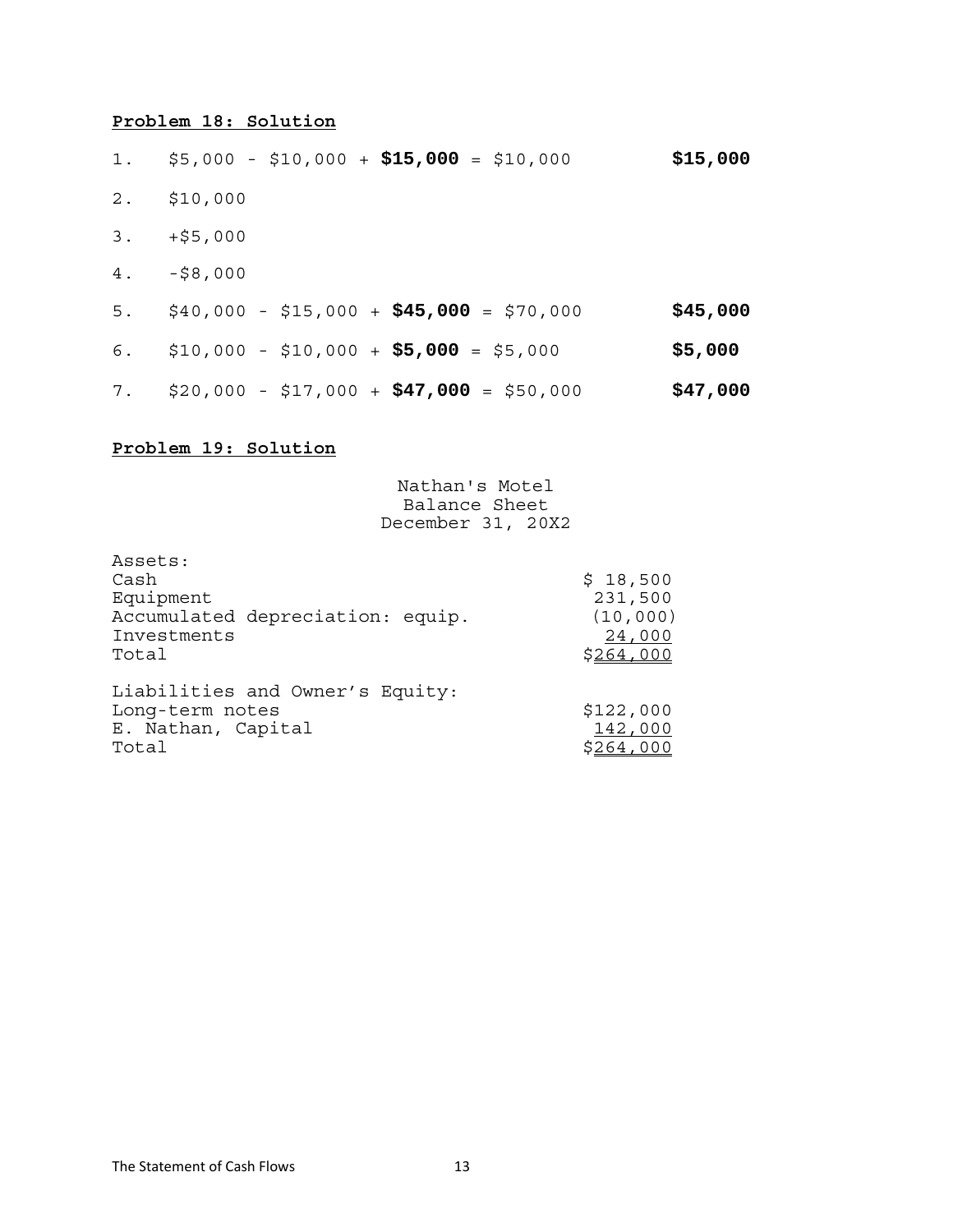# **Problem 20: Solution**

### Part I and Hawkeye Hotel Comparative Balance Sheets December 31, 20X5 and 20X6

| Assets                                             | 20X5                  | 20X6                 | Dollar<br>Diff.     | Percentage<br>Diff. |
|----------------------------------------------------|-----------------------|----------------------|---------------------|---------------------|
| Current Assets<br>Cash                             | \$<br>12,540          | \$<br>19,278         | \$6,738             | 53.73%              |
| Marketable Securities<br>Accounts Receivable       | 100,000<br>73,811     | 0<br>75,000          | (100, 000)<br>1,189 | $-100.00$<br>1.61   |
| Less Allowance for                                 |                       |                      |                     |                     |
| Doubtful Accounts<br>Net Receivables               | $\mathbf 0$<br>73,811 | 1,211<br>73,789      | 1,211<br>(22)       | 100.00<br>$-0.03$   |
| Food Inventory                                     | 10,833                | 11,936               | 1,103               | 10.18               |
| Prepaid Insurance                                  | 4,318                 | 4,667                | 349                 | 8.08                |
| Total Current Assets                               | 201,502               | 109,670              | (91, 832)           | $-45.57$            |
| Property and Equipment, at Cost                    |                       |                      |                     |                     |
| Land<br>Building                                   | 262,000<br>1,572,805  | 262,000<br>1,927,817 | $-0-$<br>355,012    | 0.00<br>22.57       |
| Equipment                                          | 213,843               | 241,470              | 27,627              | <u> 12.92</u>       |
|                                                    | 2,048,648             | 2,431,287            | 382,639             | 18.68               |
| Less Accumulated<br>Depreciation                   | 303,227               | <u>411,137</u>       | 107,910             | 35.59               |
| Net Property and Equipment 1,745,421               |                       | 2,020,150            | 274,729             | 15.74               |
| Total Assets                                       | \$1,946,923           | \$2,129,820          | \$182,897           | $9.39$ %            |
|                                                    |                       |                      |                     |                     |
| Liabilities                                        |                       |                      |                     |                     |
| Current Liabilities<br>Notes Payable               | \$<br>$\mathsf{O}$    | \$<br>25,000         | \$25,000            | 100.00%             |
| Mortgage Payable<br>--Current                      | 50,000                | 0                    | (50, 000)           | $-100.00$           |
| Accounts Payable                                   | 18,776                | 6,821                | (11, 955)           | $-63.67$            |
| Accrued Wages                                      | 6,843                 | <u>7,953</u>         | <u>1,110</u>        | <u>16.22</u>        |
| Total Current<br>Liabilities                       | 75,619                | 39,774               | (35, 845)           | $-47.40$            |
| Long-Term Liabilities<br>Mortgage Payable          | 950,695               | 1,155,399            | 204,704             | 21.53               |
| Owners' Equity<br>Common Stock, No Par, Authorized |                       |                      |                     |                     |
| 100,000 Shares, Issued<br>75,000 Shares            | 750,000               | 750,000              | 0                   | 0.00                |
| Retained Earnings<br>Total Liabilities and         | 170,609               | 184,647              | 14,038              | 8.23                |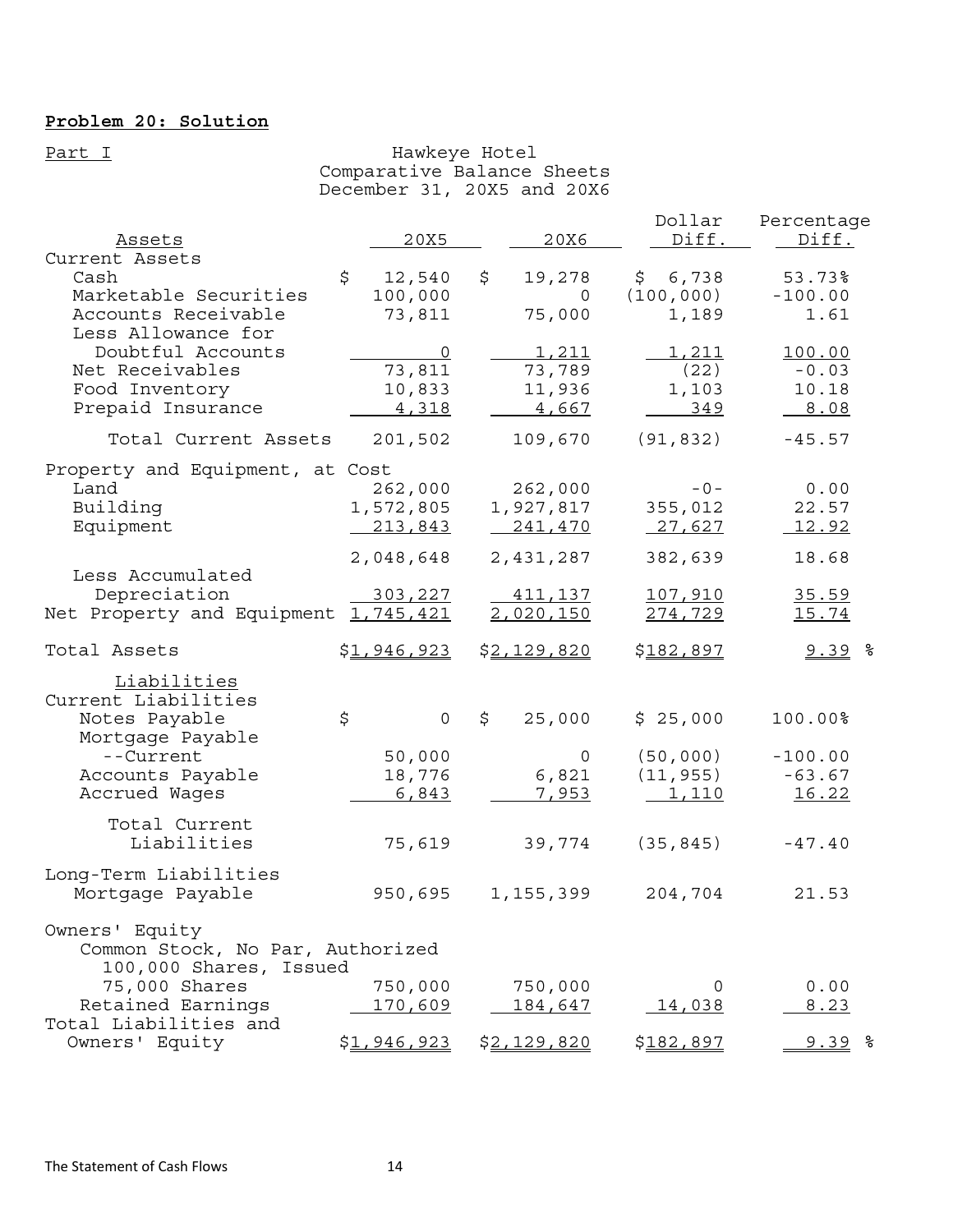# **Problem 20: Solution** (continued)

Part II

#### Hawkeye Hotel Income Statement For the Year Ended December 31, 20X6

|                                      | Payroll and |                              |                 |                     |           |  |
|--------------------------------------|-------------|------------------------------|-----------------|---------------------|-----------|--|
|                                      | Net         | Cost of                      | Related         | Other               | Income    |  |
|                                      | Revenue     | Sales                        | Expenses        | <b>Expenses</b>     | (Loss)    |  |
| Operated Departments                 |             |                              |                 |                     |           |  |
| Rooms                                | \$1,349,866 | $\ddot{\mathsf{S}}$<br>$-0-$ | \$450,000       | \$115,037 \$784,829 |           |  |
| Food                                 | 753,722     | 225,000                      | 250,000         | 149,161             | 129,561   |  |
| Telephone                            | 73,936      | 52,470                       | 22,000          | 2,000               | (2, 534)  |  |
| Rentals & Other                      |             |                              |                 |                     |           |  |
| Income                               | 1,791       | $-0-$                        | $-0-$           | $-0-$               | 1,791     |  |
| Total Operated                       |             |                              |                 |                     |           |  |
| Departments                          | 2, 179, 315 | 277,470                      | 722,000         | 266, 198            | 913,647   |  |
| Undistributed Operating Expenses     |             |                              |                 |                     |           |  |
| Administrative                       |             |                              |                 |                     |           |  |
| & General                            |             |                              | 150,677         | 100,000             | 250,677   |  |
| Marketing                            |             |                              |                 | 45,000              | 45,000    |  |
| Property Operation                   |             |                              |                 |                     |           |  |
| and Maintenance                      |             |                              | 42,000          | 10,000              | 52,000    |  |
| Utility Costs<br>Total Undistributed |             |                              |                 | 57,478              | 57,478    |  |
| Operating                            |             |                              |                 |                     |           |  |
| Expenses                             |             |                              | <u> 192,677</u> | 212,478             | 405,155   |  |
|                                      |             |                              |                 |                     |           |  |
| Gross Operating                      |             |                              |                 |                     |           |  |
| Profit                               | \$2,179,315 | \$277,470                    | \$914,677       | <u>\$478,676</u>    | \$508,492 |  |
| Property Taxes                       |             |                              |                 | 80,000              |           |  |
| Insurance                            |             |                              |                 | 31,462              |           |  |
| Interest Expense                     |             |                              |                 | 161,087             |           |  |
| Depreciation                         |             |                              |                 | 110,225             |           |  |
|                                      |             |                              |                 |                     |           |  |
| Income Before Income                 |             |                              |                 |                     |           |  |
| Taxes and Gain or                    |             |                              |                 |                     |           |  |
| Loss on Sale of                      |             |                              |                 |                     |           |  |
| Property                             |             |                              |                 |                     | 125,718   |  |
| Gain on Sale of Property             |             |                              |                 | 3,000               |           |  |
| Income Before Income Taxes           |             |                              |                 |                     | 128,718   |  |
|                                      |             |                              |                 |                     |           |  |
| Income Taxes                         |             |                              |                 | 51,180              |           |  |
| Net Income                           |             |                              |                 |                     | \$77,538  |  |